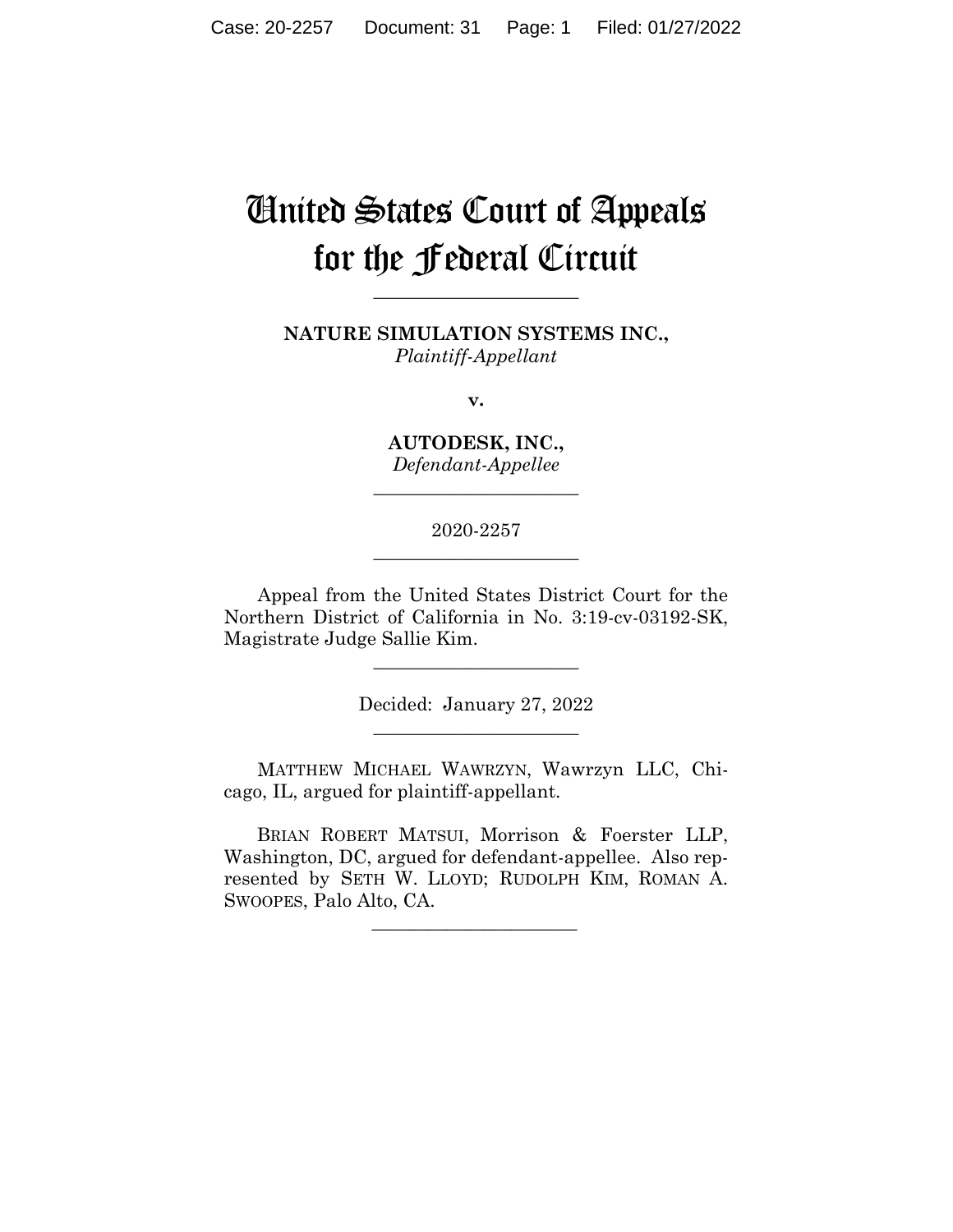Before NEWMAN, LOURIE, and DYK, *Circuit Judges*.

Opinion for the court filed by *Circuit Judge* NEWMAN.

Dissenting opinion filed by *Circuit Judge* DYK.

## NEWMAN, *Circuit Judge*.

Nature Simulation Systems, Inc. ("NSS") is the owner of United States Patents No. 10,120,961 ("the '961 patent") and No. 10,109,105 ("the '105 patent"), both entitled "Method for Immediate Boolean Operations Using Geometric Facets." The patents relate to methods of packaging computer-aided data for three-dimensional objects.1

NSS brought suit for infringement against Autodesk, Inc. in the United States District Court for the Northern District of California. At issue are claims 1 and 8 of the '961 patent and claim 1 of the '105 patent. The district court held a claim construction (*Markman*) hearing, and ruled the claims invalid on the ground of claim indefiniteness, 35 U.S.C. § 112(b).2 That decision is the subject of this appeal.

We conclude that the district court erred on the legal standard for claim indefiniteness, and that on the correct standard the claims are not indefinite. The decision of invalidity on this ground is reversed.

<sup>1</sup> The '961 patent is a continuation-in-part of the '105 patent, and the specifications and claims do not materially differ with respect to the issues of this appeal; thus the parties and this court generally cite to the '961 patent.

<sup>2</sup> *Nature Simulation Systems Inc. v. Autodesk, Inc.*, No. 19-CV-03192-SK, ECF. No. 61, (N.D. Cal. July 31, 2020) ("Dist. Ct. Op."); Final Judgment, 2020 WL 5525170 (N.D. Cal. Aug. 11, 2020).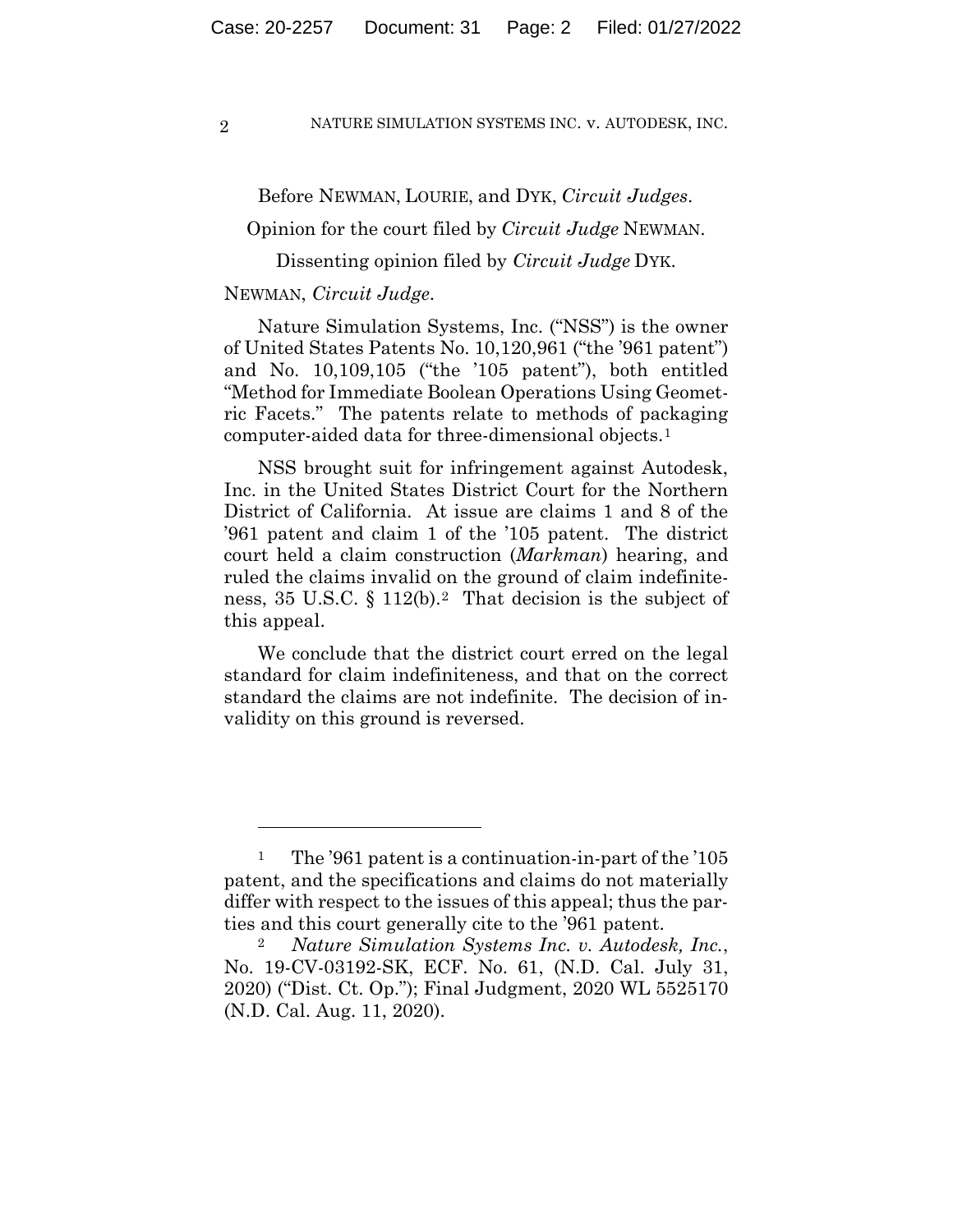### **BACKGROUND**

### *Standards of review*

Claim construction is a question of law, and receives de novo review on appeal. *Markman v. Westview Instruments, Inc.*, 517 U.S. 370, 390–91 (1996); *Teva Pharms. USA Inc. v. Sandoz, Inc.*, 574 U.S. 318, 325 (2015). Claim indefiniteness is a legal conclusion, in implementation of 35 U.S.C. § 112. *See Atmel Corp. v. Info. Storage Devices, Inc.*, 198 F.3d 1374, 1378 (Fed. Cir. 1999) ("'A determination of claim indefiniteness is a legal conclusion that is drawn from the court's performance of its duty as the construer of patent claims.' Indefiniteness, therefore, like claim construction, is a question of law that we review *de novo*.") (quoting *Personalized Media Communications, LLC v. Int'l Trade Comm'n*, 161 F.3d 696, 705 (Fed. Cir. 1998)).

Claim indefiniteness is decided from the viewpoint of persons skilled in the field of the invention*. Personalized Media*, 161 F.3d at 705. The district court and the parties agreed that for the technology here at issue, such persons would have "at least a master's degree in computer science or a related field, or a bachelor's degree in computer science or a related field plus two years of relevant experience, with experience in computer graphics, computer-aided design, solid modeling, or geometric modeling." Dist. Ct. Op. at 7.

United States patents are accompanied by a presumption of validity, 35 U.S.C. § 282, and invalidity must be established by clear and convincing evidence. *Sonix Tech. Co. Ltd. v. Pubs. Int'l, Ltd.*, 844 F.3d 1370, 1377 (Fed. Cir. 2017).

## *The patented inventions*

The '961 and '105 patents are for a computer-implemented method for building three-dimensional objects employing a computation method called "Boolean operation." The patents introduce the invention as follows: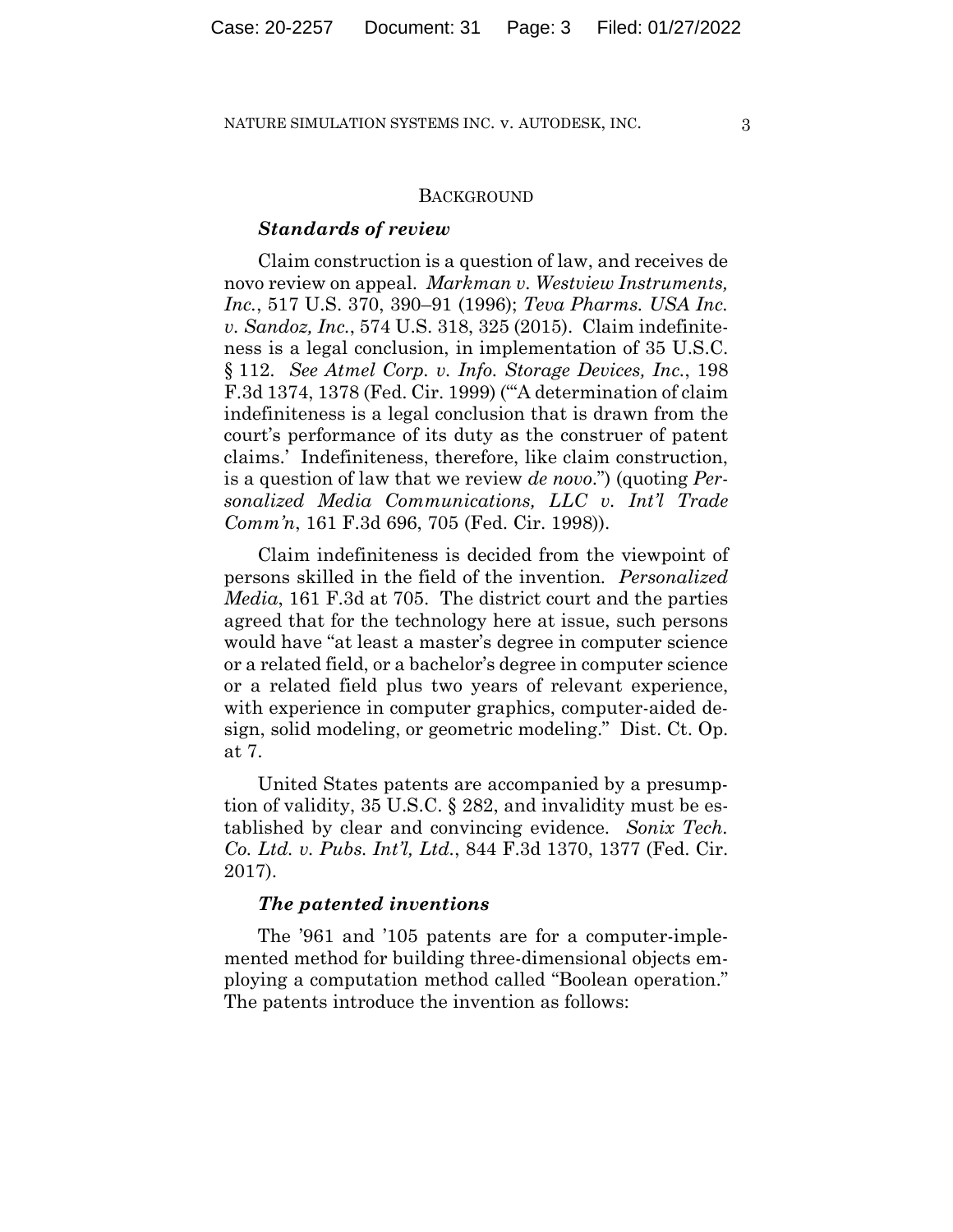This invention provides an immediate Boolean operation method for building three (3) dimensional geometric models from primary geometric objects to Computer Aided Design, Computer Graphics, Solid Modeling systems, and Surface Modeling systems, which are widely used in product design, manufacturing, and simulation. Mechanic industry, culture and sports, everywhere there are geometric shapes, may have CAD/CG applications.

'961 patent, col.1, ll.7–14. The patents are for data structures and algorithms for the claimed method, which is described as a modification of a known Boolean operation published in 1981 for analyzing and representing three-dimensional geometric shapes ("the Watson method"). The district court states: "NSS concedes that the general idea of performing Boolean operations in this area was well known before the patents in dispute, as the asserted patents cite to prior art disclosing this concept." Dist. Ct. Op. at 2. The court summarized the prior art:

There are two methods from prior art that are cited in the asserted patents. The Delaunay method is a known method of triangulation (known as the "Delaunay triangulation"), and the Watson method is a known algorithm for computing a Delaunay triangulation that is described in a paper written in 1981 by D.F. Watson.

*Id.* (citing '961 patent col.6 ll.64–66; '105 patent col.6 ll.42– 44). The patents state that the "modified Watson method" described therein provides simplicity and flexibility compared with prior methods, and is easier to program and implement. '961 patent, col.1, ll.17–62. Both sides presented technology tutorials to the district court; the NSS tutorial was presented by inventor Shangwen Cao, and the Autodesk tutorial was presented by expert Dr. Daniel Aliaga.

At the *Markman* hearing, Autodesk requested construction of eight terms in the claims, and supported this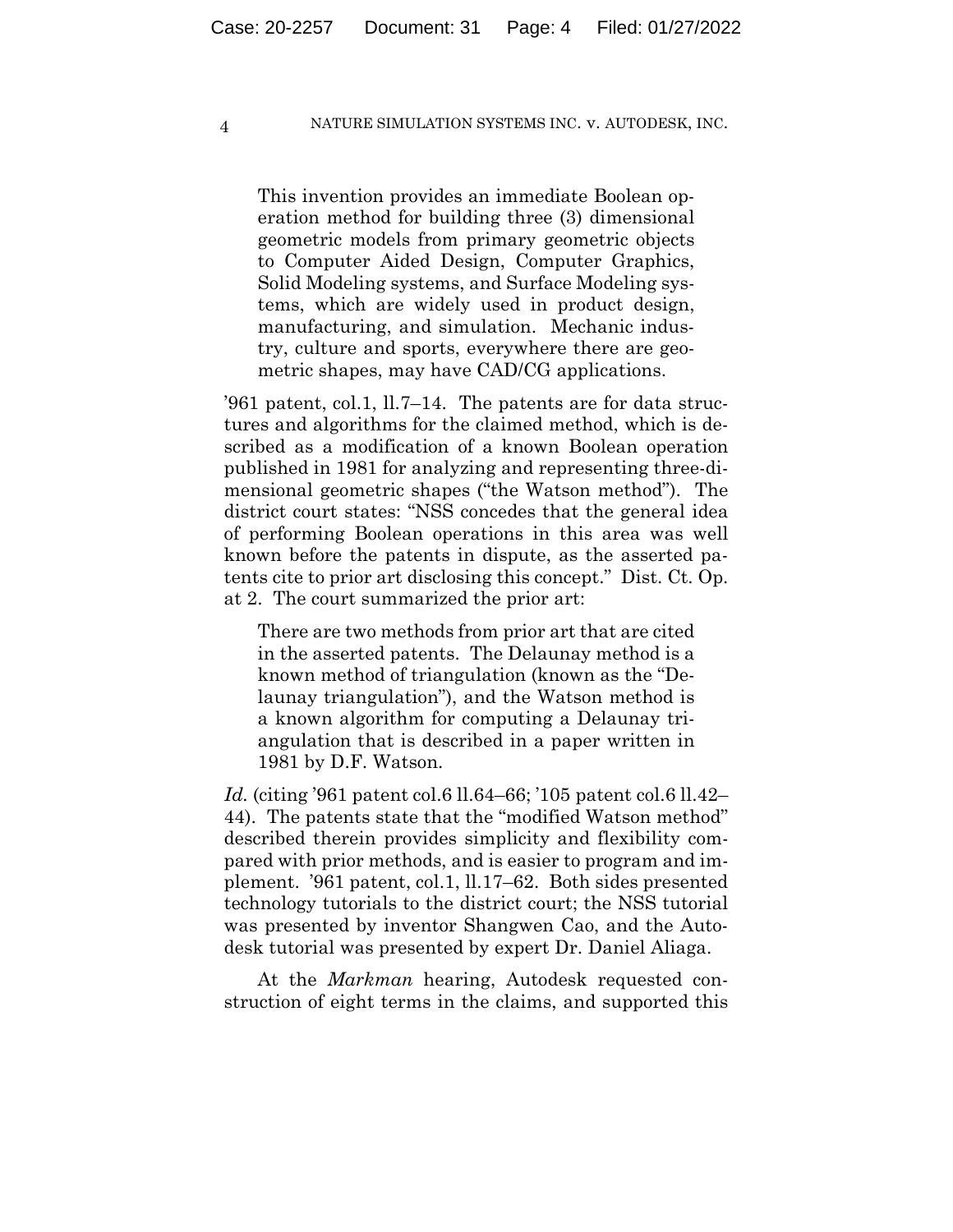request with the Declaration of Dr. Aliaga. NSS argued that the challenged terms do not require construction, are clearly set forth in the specification, and should receive their ordinary meaning in this field of technology.

The district court based its decision on two of the challenged terms, shown in boldface in clauses [2] and [3] of Claim 1:

1. A method that performs immediate Boolean operations using geometric facets of geometric objects implemented in a computer system and operating with a computer, the method comprising:

[1] mapping rendering facets to extended triangles that contain neighbors;

[2] building intersection lines starting with and ending with searching for the first pair of triangles that hold a start point of an intersection line by detecting whether two minimum bounding boxes overlap and performing edge-triangle intersection calculations for locating an intersection point, then **searching neighboring triangles of the last triangle pair that holds the last intersection point** to extend the intersection line until the first intersection point is identical to the last intersection point of the intersection line ensuring that the intersection line gets closed or until all triangles are traversed;

[3] splitting each triangle through which an intersection line passes using **modified Watson method,** wherein the modified Watson method includes removing duplicate intersection points, identifying positions of end intersection points, and splitting portion of each triangle including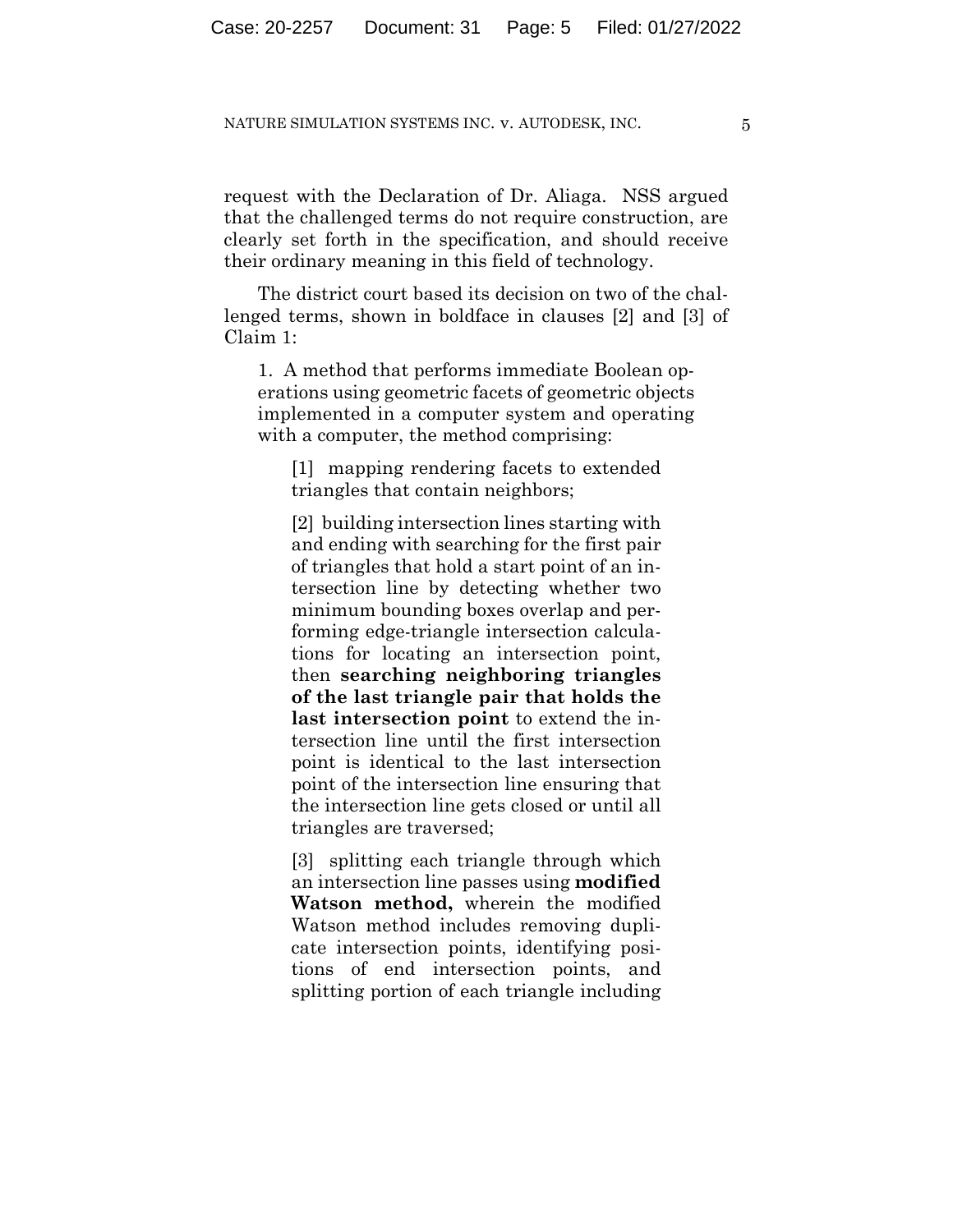an upper portion, a lower portion, and a middle portion;

[4] checking each triangle whether it is obscure or visible for Boolean operations or for surface trimming;

[5] regrouping facets in separate steps that includes copying triangles, deleting triangles, reversing the normal of each triangle of a geometric object, and merging reserved triangles to form one or more new extended triangle sets; and

[6] mapping extended triangles to rendering facets.

'961 patent, col.9, ll.17–48 (bracketed numbers and boldface added).

After the *Markman* hearing the district court ruled that these two claim terms are indefinite, rendering the claims invalid. The district court did not define the two terms; instead, the court held that a claim term is indefinite, as a matter of law, if there are any "unanswered questions" about the term. The court referred to the conflict between the opinion of Autodesk's expert, and the patent examiner's resolution of indefiniteness, and stated:

[T]he question is thus: if the PTO issues a patent after amendment to clarify an indefinite term, but an expert later opines that a POSITA would not understand the term, how does the Court determine whether the term is indefinite? The only way to do so here is to look at each argument to see if Autodesk raises any unanswered questions. Here, Autodesk does.

Dist. Ct. Op. at 8. The district court recited several "unanswered questions," and further stated that even if the questions are answered in the specification, the definiteness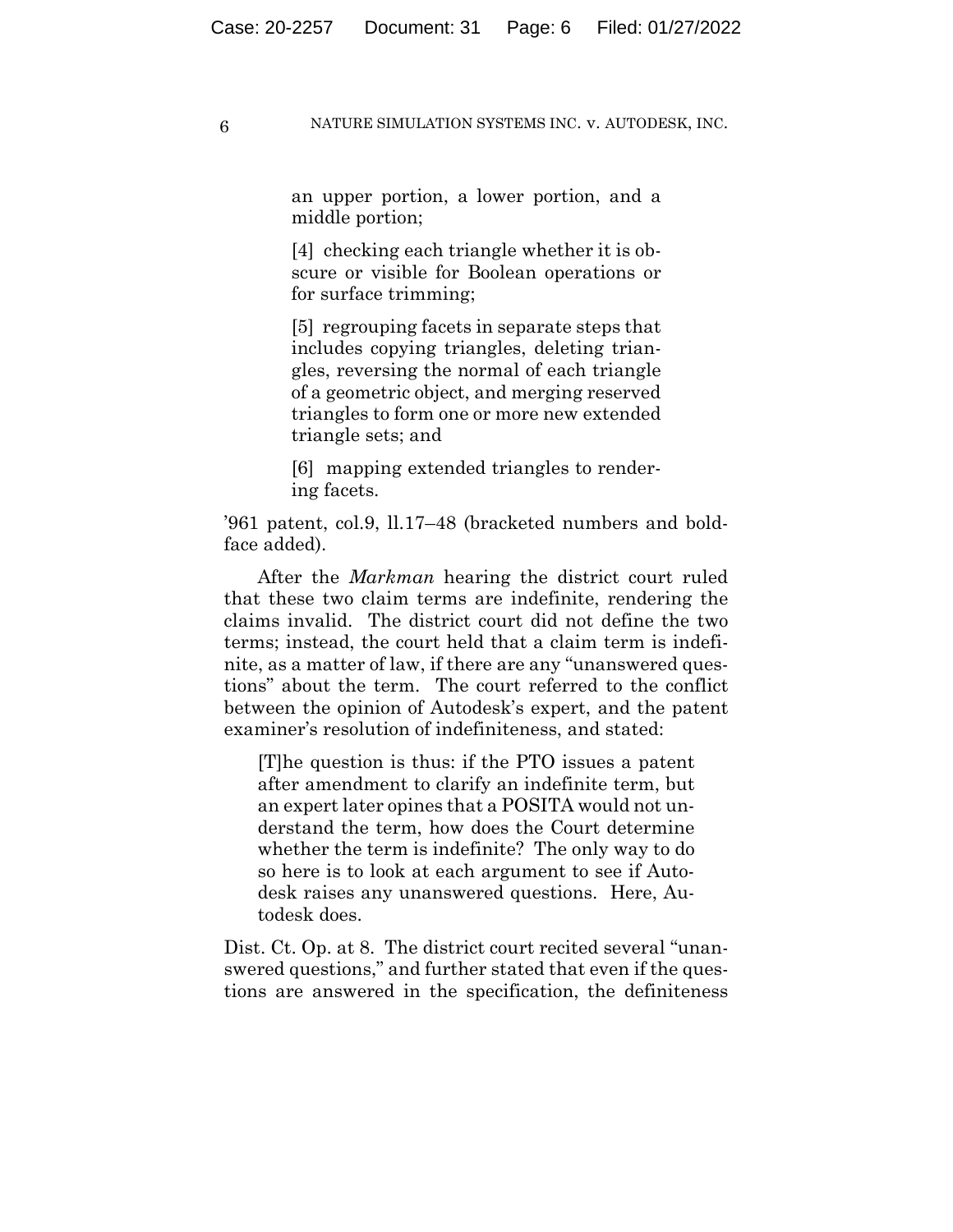requirement is not met if the questions are not answered in the claims. Thus the court held the claims invalid under 35 U.S.C. § 112.

NSS states that the court applied incorrect legal standards, and that on the correct law the claims are not indefinite.

## **DISCUSSION**

Patent claims must provide reasonable certainty in defining what is patented, in conformity with the requirements of 35 U.S.C. § 112. We start with the statute:

## *35 U.S.C. § 112*

Section 112 states the required content of the patent document. Section 112(a) provides that the specification must describe the invention in full, clear, concise, and exact terms, as to enable its practice by any person skilled in the field of the invention, and must include the best mode known to the inventor:

## **§ 112. Specification**

**(a) In General.--** The specification shall contain a written description of the invention, and of the manner and process of making and using it, in such full, clear, concise, and exact terms as to enable any person skilled in the art to which it pertains, or with which it is most nearly connected, to make and use the same, and shall set forth the best mode contemplated by the inventor or joint inventor of carrying out the invention.

Section 112(b) requires that the specification conclude with claims that state the subject matter that is patented:

**(b) Conclusion.--** The specification shall conclude with one or more claims particularly pointing out and distinctly claiming the subject matter which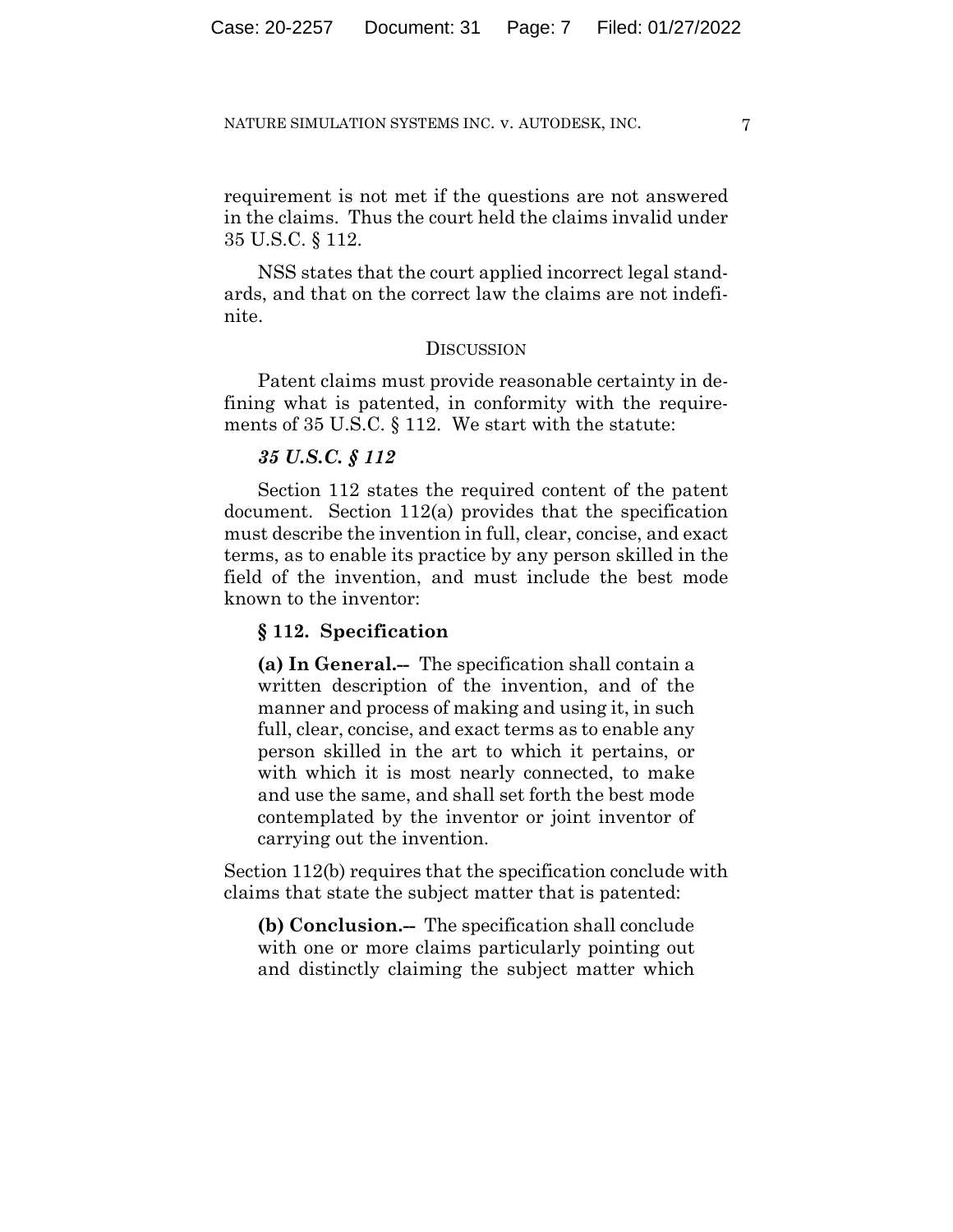the inventor or a joint inventor regards as the invention.

The claims define the patent right, and perform the "notice" function of legal documents; thus precision and clarity are necessary. *See Ariad Pharms., Inc. v. Eli Lilly & Co.*, 598 F.3d 1336 (Fed. Cir. 2010):

[The claims'] principal function, therefore, is to provide notice of the boundaries of the right to exclude and to define limits; it is not to describe the invention, although their original language contributes to the description and in certain cases satisfies it. Claims define and circumscribe, the written description discloses and teaches.

*Id.* at 1347. *See Nautilus, Inc. v. Biosig Instruments, Inc.*, 572 U.S. 898, 909 (2014) ("a patent must be precise enough to afford clear notice of what is claimed, thereby 'appris[ing] the public of what is still open to them.'" (quoting *Markman*, 517 U.S. at 373)).

The claims are viewed and understood in the context of the specification and the prosecution history, as the Court summarized in *Nautilus*:

Cognizant of the competing concerns, we read § 112, ¶ 2 to require that a patent's claims, viewed in light of the specification and prosecution history, inform those skilled in the art about the scope of the invention with reasonable certainty. The definiteness requirement, so understood, mandates clarity, while recognizing that absolute precision is unattainable.

572 U.S. at 910. When the meaning or scope of a patent claim is disputed by litigants, the judicial role is to construe the claim as a matter of law, on review of appropriate sources of relevant information. As summarized in *Phillips v. AWH Corp*., the court looks first to the intrinsic record of the patent document, including "the words of the claims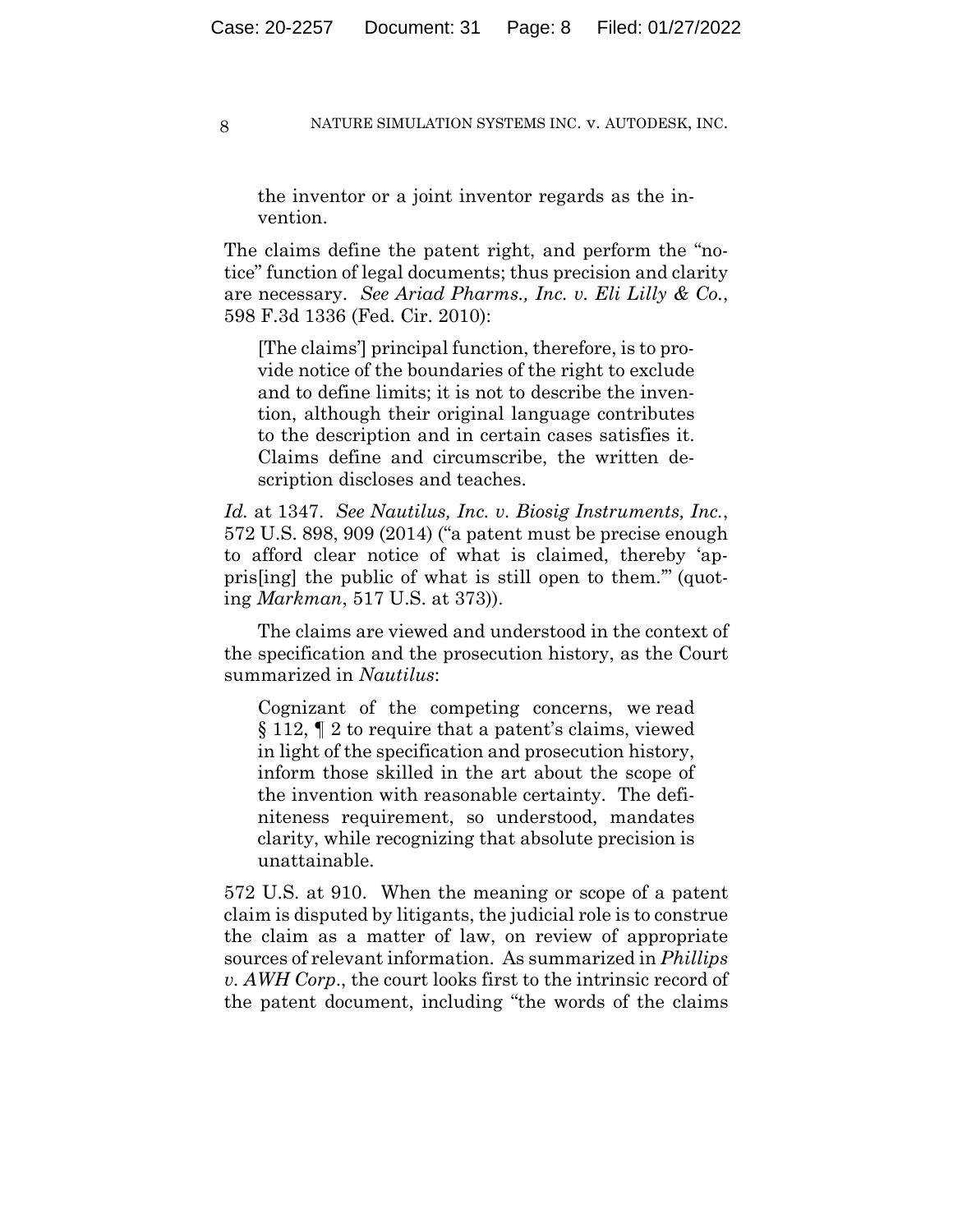themselves, the remainder of the specification, the prosecution history, and extrinsic evidence concerning relevant scientific principles, the meaning of technical terms, and the state of the art." 415 F.3d 1303, 1314 (Fed. Cir. 2005) (en banc) (quoting *Innova/Pure Water, Inc. v. Safari Water Filtration Sys., Inc.*, 381 F.3d 1111, 1116 (Fed. Cir. 2004)).

Here, however, the district court did not construe the claims, did not apply the protocols of intrinsic and extrinsic evidence, and did not resolve the meaning and scope of the challenged claims. The district court applied an incorrect standard of "unanswered questions" and a flawed analysis of validity.

# *The district court's standard of "unanswered questions"*

The district court held the claims indefinite based on the "unanswered questions" that were suggested by Autodesk's expert. For the term "searching neighboring triangles of the last triangle pair that holds the last intersection point," the court recited three unanswered questions:

Aliaga points to several unanswered questions about this language: (1) whether the phrase requires searching repeatedly or iteratively or merely once; (2) what the "last triangle pair" or "last intersection point" is; (3) how can one "extend an intersection line" when in some cases it is not possible, as Aliaga demonstrates.

Dist. Ct. Op. at 17–18 (citing Aliaga Decl. ¶ 26).

For the term "modified Watson method," the district court recited four unanswered questions provided by Autodesk's expert:

The claim language leaves unanswered the following questions: (1) What is a neighboring point of intersection (referred to as PET in the patents)?; (2) What is the meaning of an 'identical' point of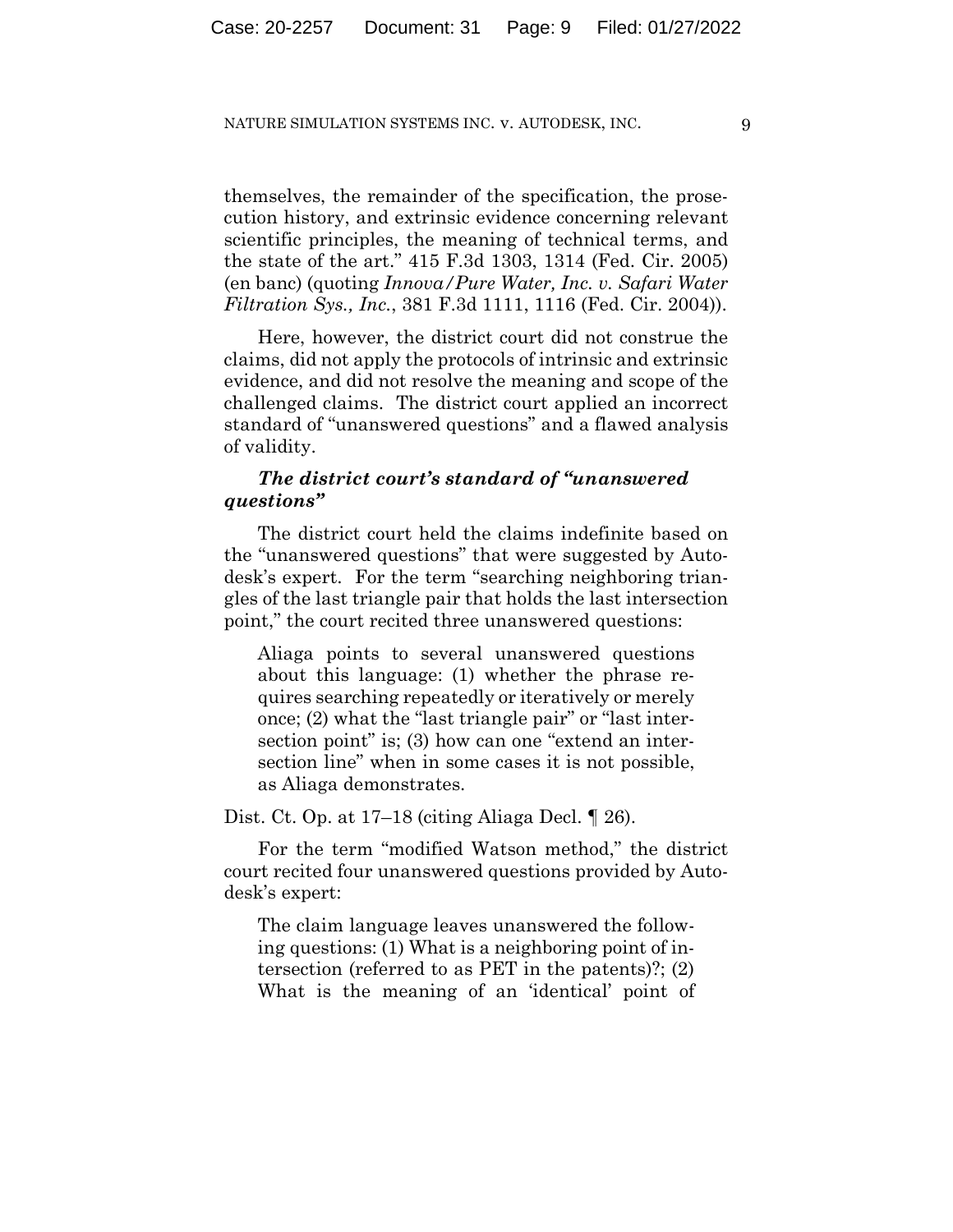intersection?; (3) What is the meaning of removing a point of intersection?; (4) From what is the point of intersection being removed? NSS does not respond to these specific questions, which highlight the ambiguity of the claim language.

## Dist. Ct. Op. at 9.

In response to NSS's argument that these questions are answered in the specification, the court held that definiteness requires that the questions are answered in "the claim language, standing alone," as stated in the Aliaga Declaration:

¶ 27. [T]he claim language, standing alone, does not specify which of those neighboring, intersecting triangles should be used to identify additional intersection points. Nor does the claim specify (where there are multiple potential intersection points for a given pair of neighboring triangles) which of the multiple potential intersection points should be used to extend the intersection line. Thus, the claim language is indefinite.

Aliaga Decl. ¶ 27. "Claim language, standing alone" is not the correct standard of law, and is contrary to uniform precedent. Patent claims are viewed and understood in light of the specification, the prosecution history, and other relevant evidence, as "would have allowed a skilled artisan to know the scope of the claimed invention with reasonable certainty." *Sonix Tech.*, 844 F.3d at 1376.

The district court did not apply this standard protocol for analyzing claim definiteness, and did not construe the claims. Instead, the court held that the questions raised by Autodesk must be answered, and that the answers must be in the claims. NSS states that on the correct claim construction, the claims are not indefinite.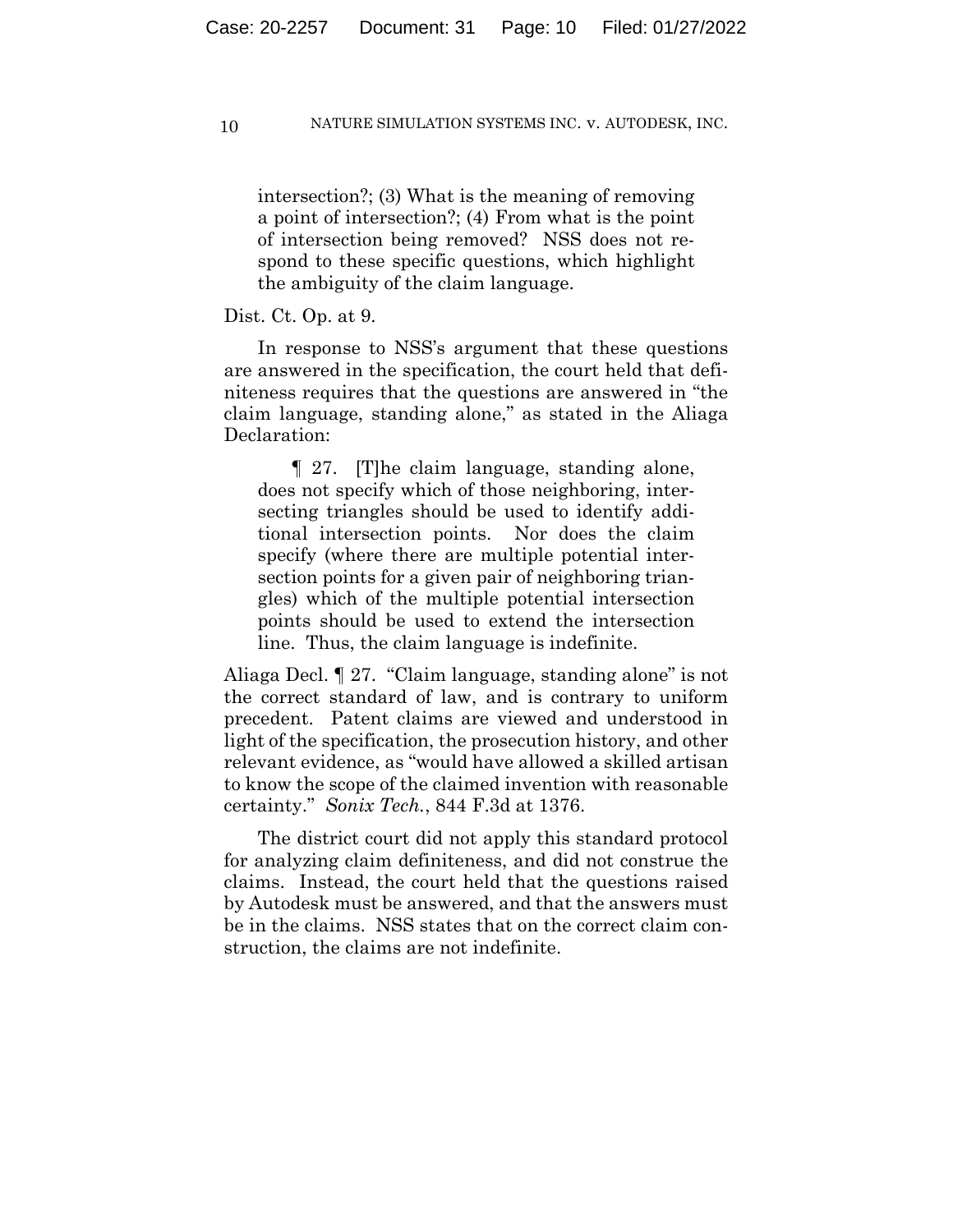## *The specification*

The specification describes the invention in text, drawings, and flowcharts. NSS states on this appeal that even if the theory of "unanswered questions" were accepted, any relevant questions are answered in the specification. For example, with respect to the intersection points that were a focus of the criticism recited by the district court, NSS cites the description in the specification captioned "The First Intersection Point" and "Extending an Intersection Line." '961 patent, col.5, l.41–col.6, l.24. NSS also points to the Figure 4 flowchart for building intersection lines, to Figures 6A and 6B for showing intersection points, and Figures 9A–9D for examples of intersection lines.

The specification describes, and the claim recites, that the intersection line is built from the intersection points around the objects being compared, "searching neighboring triangles of the last triangle pair that holds the last intersection point to extend the intersection line until the first intersection point is identical to the last intersection point of the intersection line ensuring that the last line gets closed or until all triangles are traversed." '961 patent, col.9, ll.23–33.

Figure 13 is a flowchart of "Delaunay mesh modified Watson method that created the sequence" shown in Figure 12. Figures 12A–12H show the decomposition of a square into triangles, the placement of intersection points within those triangles, and the use of triangles containing intersection points to build polygons from which new triangles are generated, along with comparisons with the prior art Watson method. Figure 13 shows that where any triangle contains a valid intersection point, the claimed method "moves the triangle to the deleted Triangle Set, uses deleted Triangle Set to build a polygon," and "uses the polygon to generate triangles."

The specification describes the Watson and Delaunay prior art, in text and drawings to show how they are used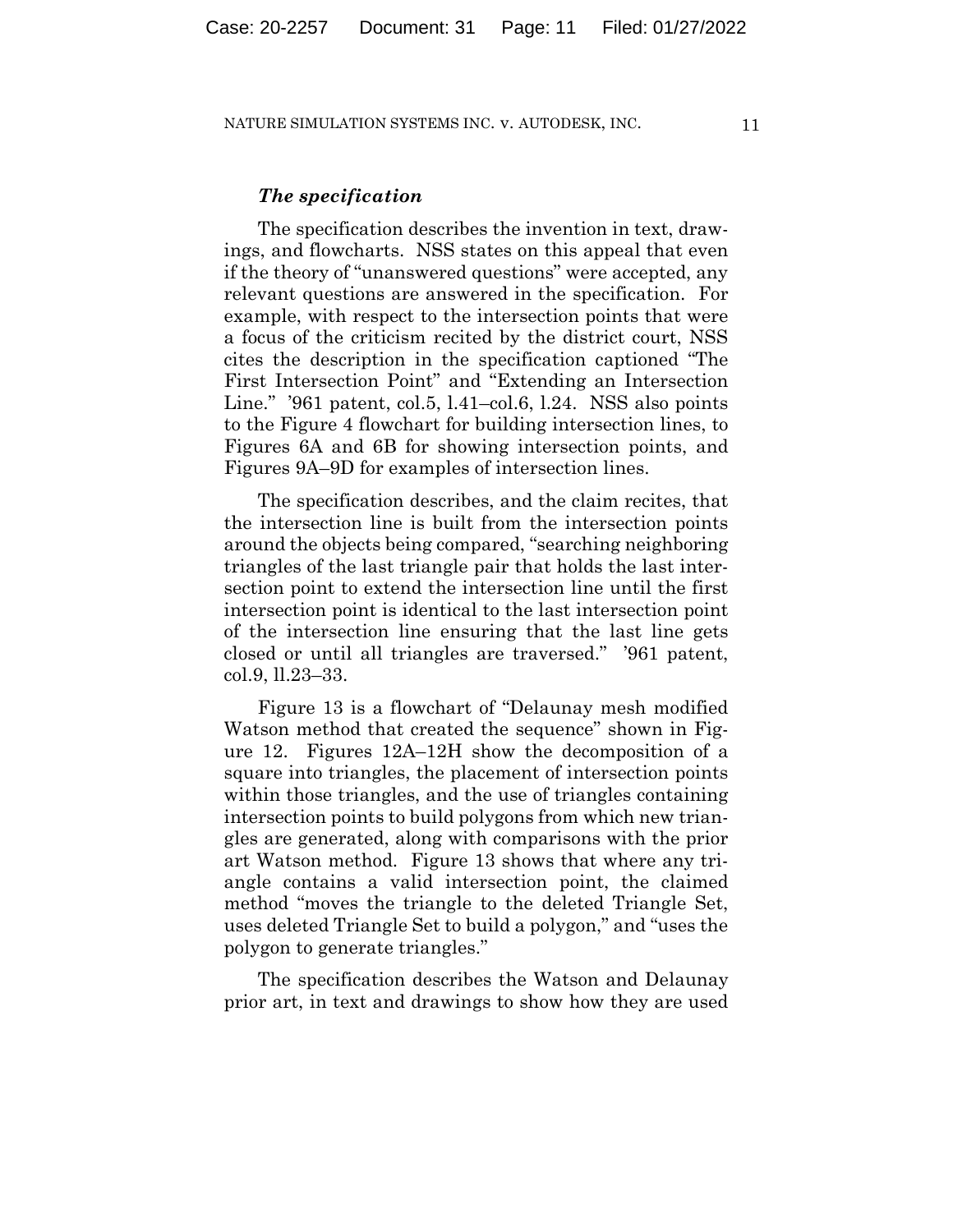and modified in the subject invention. Dr. Aliaga acknowledged this prior art in his expert declaration, stating: "To be clear, I am familiar with the Delaunay method, which is a known method of triangulation that is mentioned in the patents. . . . And I am also aware of the 'Watson' algorithm for computing a Delaunay triangulation that is described in a 1981 paper by D.F. Watson cited in the patents." Aliaga Decl. ¶ 15.

The claims are properly viewed in light of this knowledge, for this prior art constitutes "extrinsic evidence concerning relevant scientific principles [and] the meaning of technical terms." *Phillips*, 415 F.3d at 1313 (quoting *Innova/Pure Water*, 381 F.3d at 1116). The Court guided in *Nautilus*:

One must bear in mind, moreover, that patents are "not addressed to lawyers, or even to the public generally," but rather to those skilled in the relevant art. *Carnegie Steel Co. v. Cambria Iron Co.,* 185 U.S. 403, 437 (1902) (also stating that "any description which is sufficient to apprise [steel manufacturers] in the language of the art of the definite feature of the invention, and to serve as a warning to others of what the patent claims as a monopoly, is sufficiently definite to sustain the patent").

572 U.S. at 909. The function of the claims is not to duplicate the specification.

The district court declined to consider information in the specification that was not included in the claims. For example, in rejecting NSS's argument that the modified Watson method is described in the specification, the district court stated:

NSS points to column 7 of the specification and relies on step 5(a) of column 7 to show the modification of the Watson method. ('961 patent at 7:17–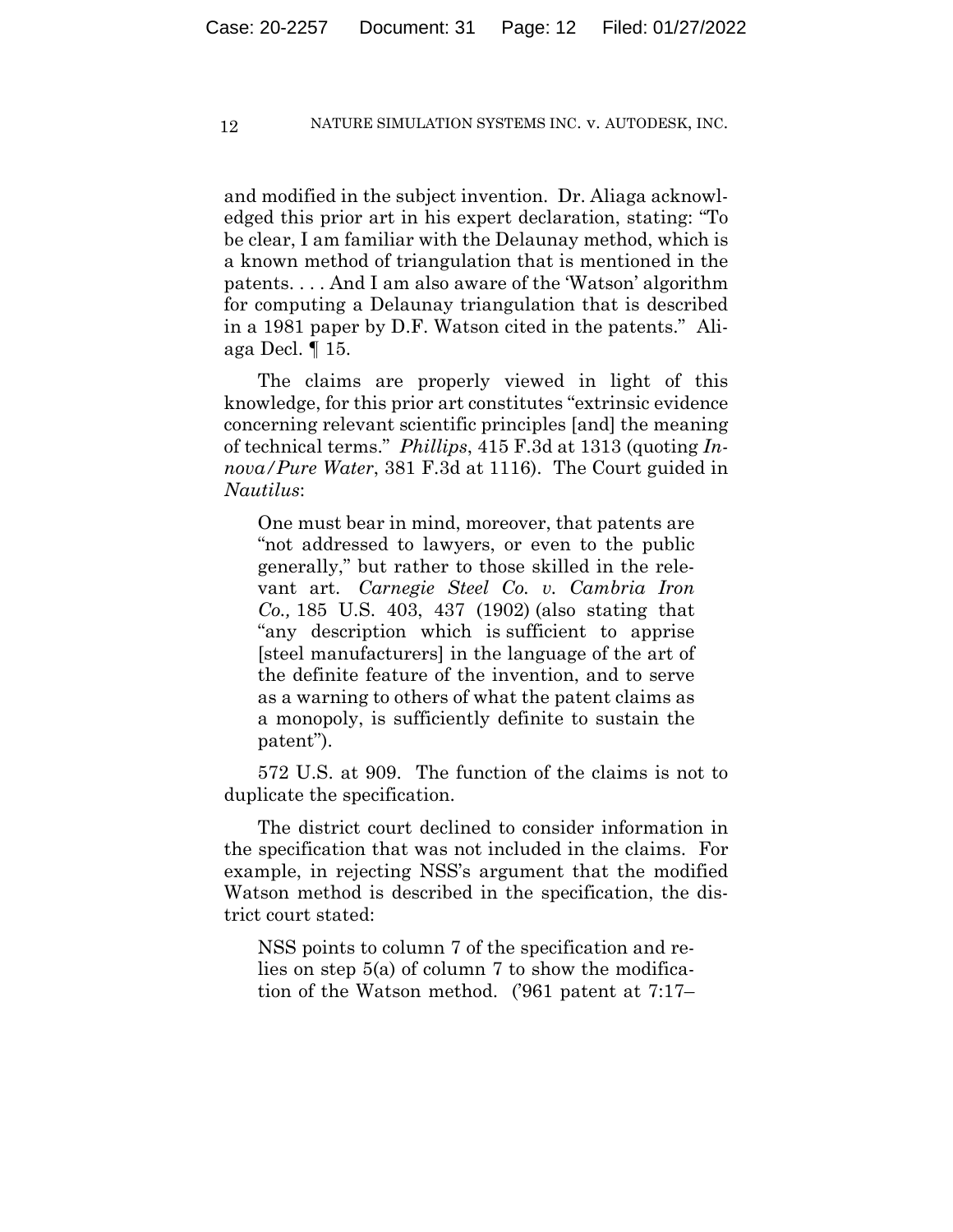23). This language adds an additional condition: "or last segment passes through the triangle." Again, this language is not contained in the claim language and does not explain the challenged claim language.

Dist. Ct. Op. at 10.

The district court misperceived the function of patent claims; *see In re Vamco Machine & Tool, Inc.*, 752 F.2d 1564 (Fed. Cir. 1985):

The function of claims is (a) to point out what the invention *is* in such a way as to distinguish it from what was previously known, i.e., from the prior art; and (b) to define the *scope of protection* afforded by the patent. In both of those aspects, claims are not technical descriptions of the disclosed inventions but are legal documents like the descriptions of lands by metes and bounds in a deed which *define the area* conveyed but *do not describe the land*.

*Id.* at 1577 n.5 (emphases original). As noted in *SRI International v. Matsushita Electric Corp. of Am.*, 775 F.2d 1107, 1121 n.14 (Fed. Cir. 1985): "Specifications teach. Claims claim."

## *The prosecution history*

The prosecution history here is significant, for the patent examiner had initially rejected the claims on the ground of indefiniteness, and the examiner required additional definition in the claim clauses here at issue. For example, the examiner had initially rejected the claims for indefiniteness of the clause "extending intersection lines until they get closed by searching neighboring triangles;" the examiner wrote: "What is causing the closure of the intersection lines? The nexus between 'extending the intersection lines' and 'searching neighboring triangle pairs' is also not clearly set forth." Appl. No. 15/840,052, Official Action (Non-Final Rejection) of Feb. 6, 2018, at 3. The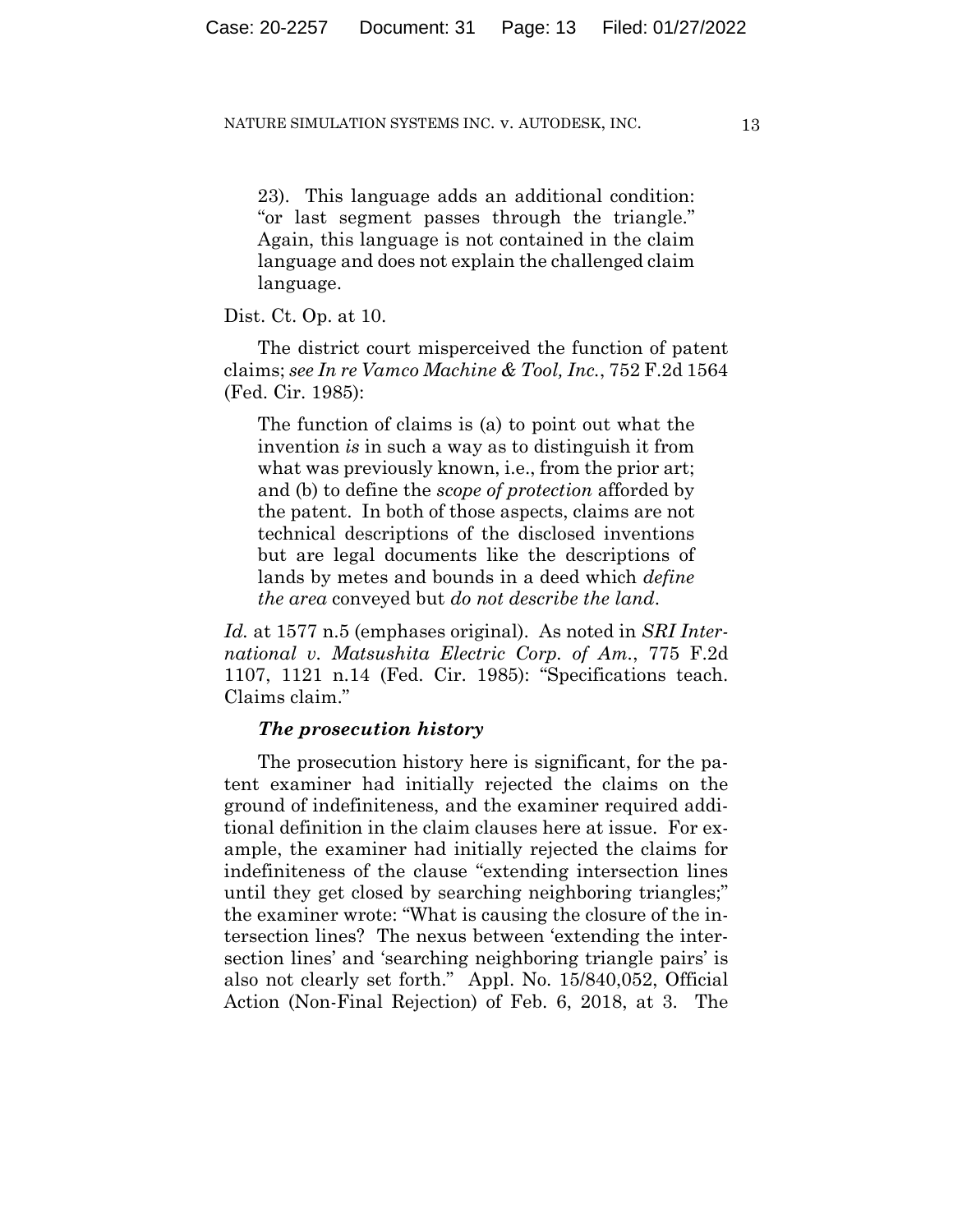applicant, in consultation with the examiner, amended this term in claim clause [2], as shown in the prosecution record:

[2] building intersection lines starting with and ending with searching for the first pair of triangles that hold a start point of an intersection line by detecting whether two minimum bounding boxes overlap and performing edge-triangle intersection calculations for locating an intersection point, ex tending the intersection lines until they get closed by searching neighboring triangles or all triangles are traversed; then searching neighboring triangles of the last triangle pair that holds the last intersection point to extend the intersection line until the first intersection point is identical to the last intersection point of the intersection line ensuring that the intersection line gets closed or until all triangles are traversed;

Appl. No. 15/840,052, Amend. of Apr. 4, 2018, at 9 (markings in original). With this amendment the examiner withdrew the indefiniteness rejection relating to the intersection lines.

The applicant and the examiner also interacted to amend the term "modified Watson method." An Examiner's Amendment of August 28, 2018 amended claim clause [3] as follows:

[3] splitting each triangle through which an intersection line passes using modified Watson method, wherein the modified Watson method includes removing duplicate intersection points, identifying positions of end intersection points, and splitting portion of each triangle including an upper portion, a lower portion, and a middle portion;

Appl. No. 15/840,052, Examiner's Amend. in Notice of Allowance, Sept. 18, 2018, at 4–5 (markings in original).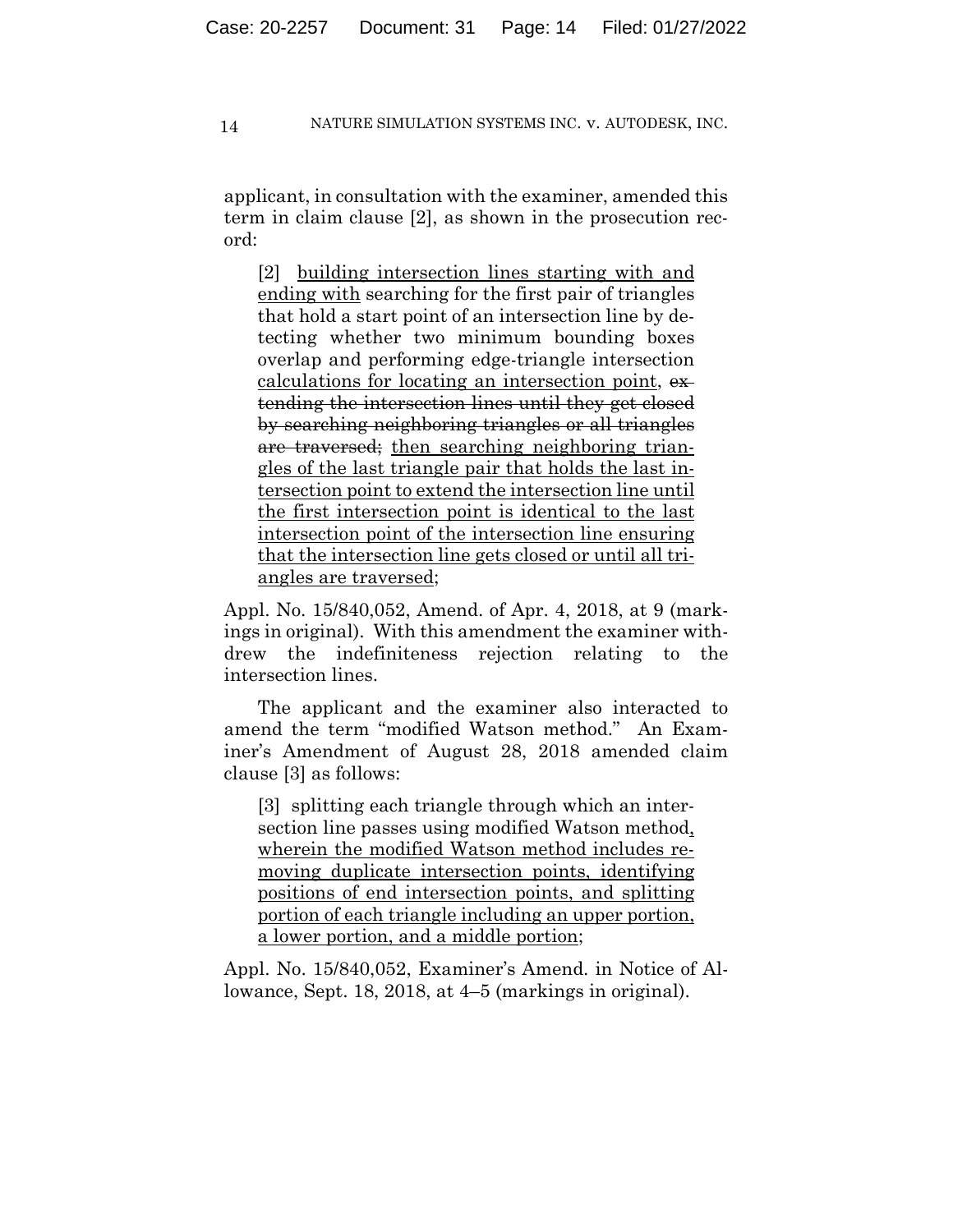With the agreed amendments, the examiner withdrew the rejections for indefiniteness and allowed the claims. *Id.*

However, the district court rejected the examiner's conclusion as to indefiniteness, the court reciting the initial rejection and the amendment, and stating that this action did not answer "the questions posed by Aliaga":

The prosecution history does not show how or why the amendment answered the unanswered questions. The prosecution history does not provide a clear reason for the amendment that clarifies the underling ambiguity. The PTO initially rejected Claim 1 as indefinite: "The nexus between 'extending the intersection lines' and 'searching neighboring triangles' is also not clearly set forth. The examiner is not able to ascertain the scope of the claimed invention," (Dkt. 37-1 (Ex. A at page 4).) In response, NSS added the following language: "building intersection lines starting with and ending with . . . calculations for locating an intersection point, then searching neighboring triangles of the last triangle pair that holds the last intersection point to extend the intersection line until the first intersection point is identical to the last intersection point of the intersection line ensuring that the intersection line gets closed or until all triangles are traversed." (*Id*.) This added language does not answer the questions posed by Aliaga.

Dist. Ct. Op. at 19 (ellipses and parentheticals in original).

The district court gave no weight to the prosecution history showing the resolution of indefiniteness by adding the designated technologic limitations to the claims. The court did not discuss the Examiner's Amendment, and held that since Dr. Aliaga's questions were not answered, the claims are invalid.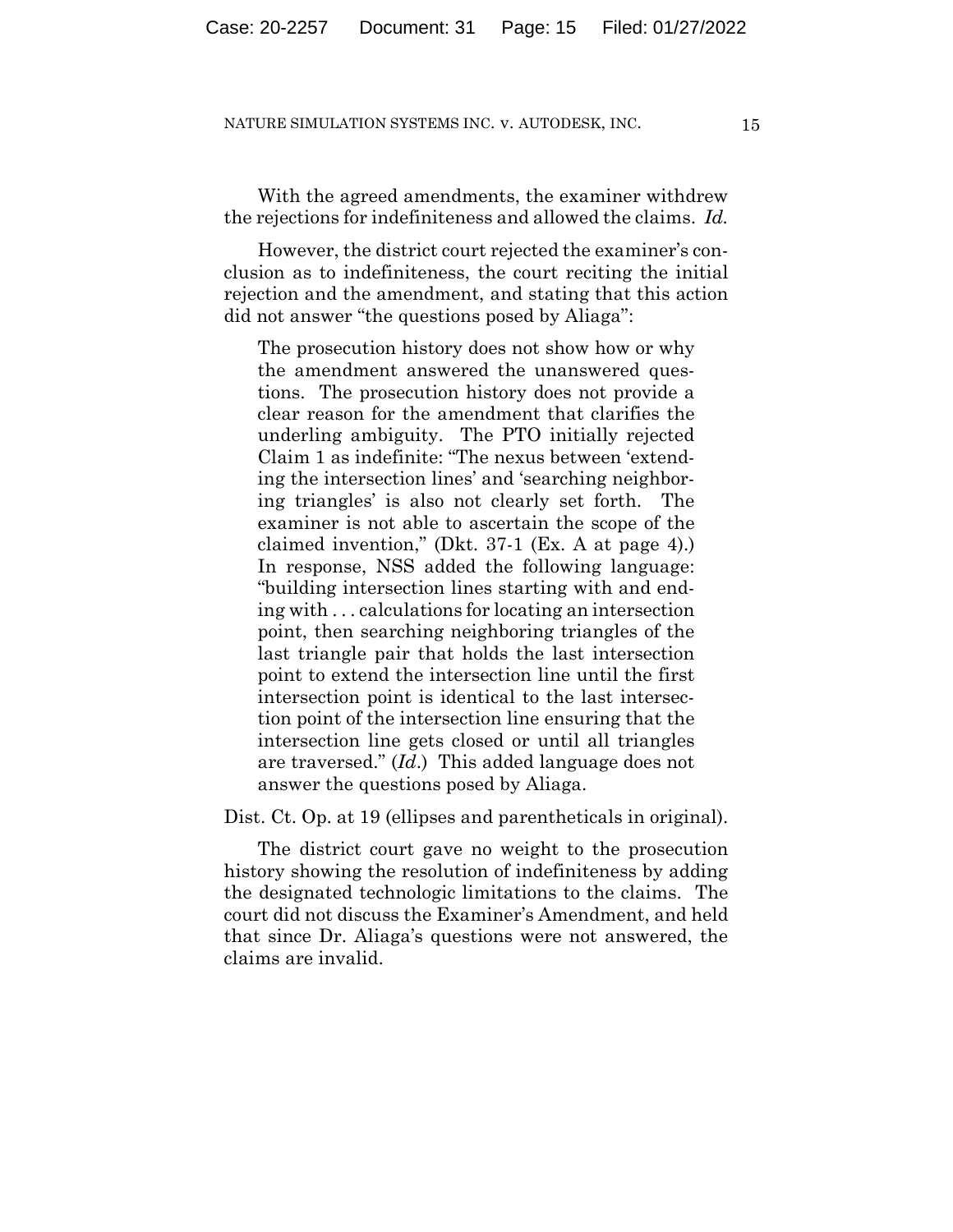Actions by PTO examiners are entitled to appropriate deference as official agency actions, for the examiners are deemed to be experienced in the relevant technology as well as the statutory requirements for patentability:

We presume that an examiner would not introduce an indefinite term into a claim when he/she chooses to amend the claim for the very purpose of putting the application in a condition for allowance.

*Tinnus Enters., LLC v. Telebrands Corp.*, 733 F. App'x 1011, 1020 (Fed. Cir. 2018). *See also PowerOasis, Inc. v. T-Mobile USA, Inc.*, 522 F.3d 1299, 1304 (Fed. Cir. 2008) (stating that PTO examiners are "assumed to have some expertise in interpreting the references and to be familiar from their work with the level of skill in the art and whose duty it is to issue only valid patents." (quoting *Am. Hoist & Derrick Co. v. Sonra & Sons, Inc*., 725 F.2d 1350, 1359 (Fed. Cir. 1984) (overruled on other grounds))).

The Court recognized, in discussing claim definiteness, that:

The standard we adopt accords with opinions of this Court stating that "the certainty which the law requires in patents is not greater than is reasonable, having regard to their subject-matter." *Minerals Separation, Ltd. v. Hyde*, 242 U.S. 261, 270 (1916).

*Nautilus*, 572 U.S. at 910.

The subject matter herein is an improvement on the known Watson and Delaunay methods, and partakes of known usages for established technologies. Precedent teaches that when "the general approach was sufficiently well established in the art and referenced in the patent" this "render[ed] the claims not indefinite." *Presidio Components, Inc. v. Am. Tech. Ceramics Corp.*, 875 F.3d 1369, 1377 (Fed. Cir. 2017). The situation here is analogous, for the 1981 Watson method and the Delaunay method were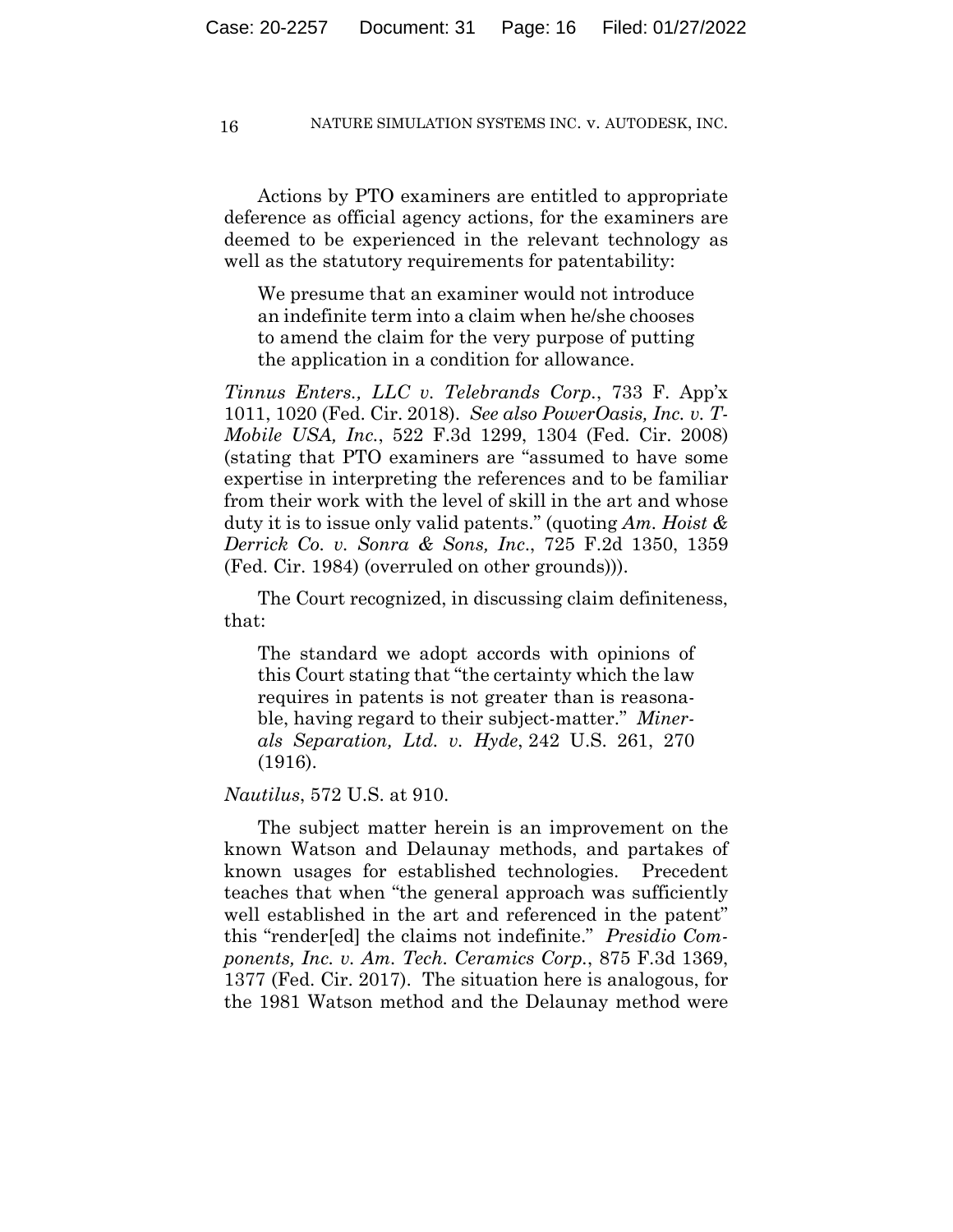known in the art. It is not disputed that the specification describes and enables practice of the claimed method, including the best mode. The claims, as amended during prosecution, were held by the examiner to distinguish the claimed method from the prior art and to define the scope of the patented subject matter. The district court made no contrary findings. Indefiniteness under 35 U.S.C. § 112 was not established as a matter of law.

## **CONCLUSION**

The district court's decision is reversed. We remand for further proceedings.

# **REVERSED AND REMANDED**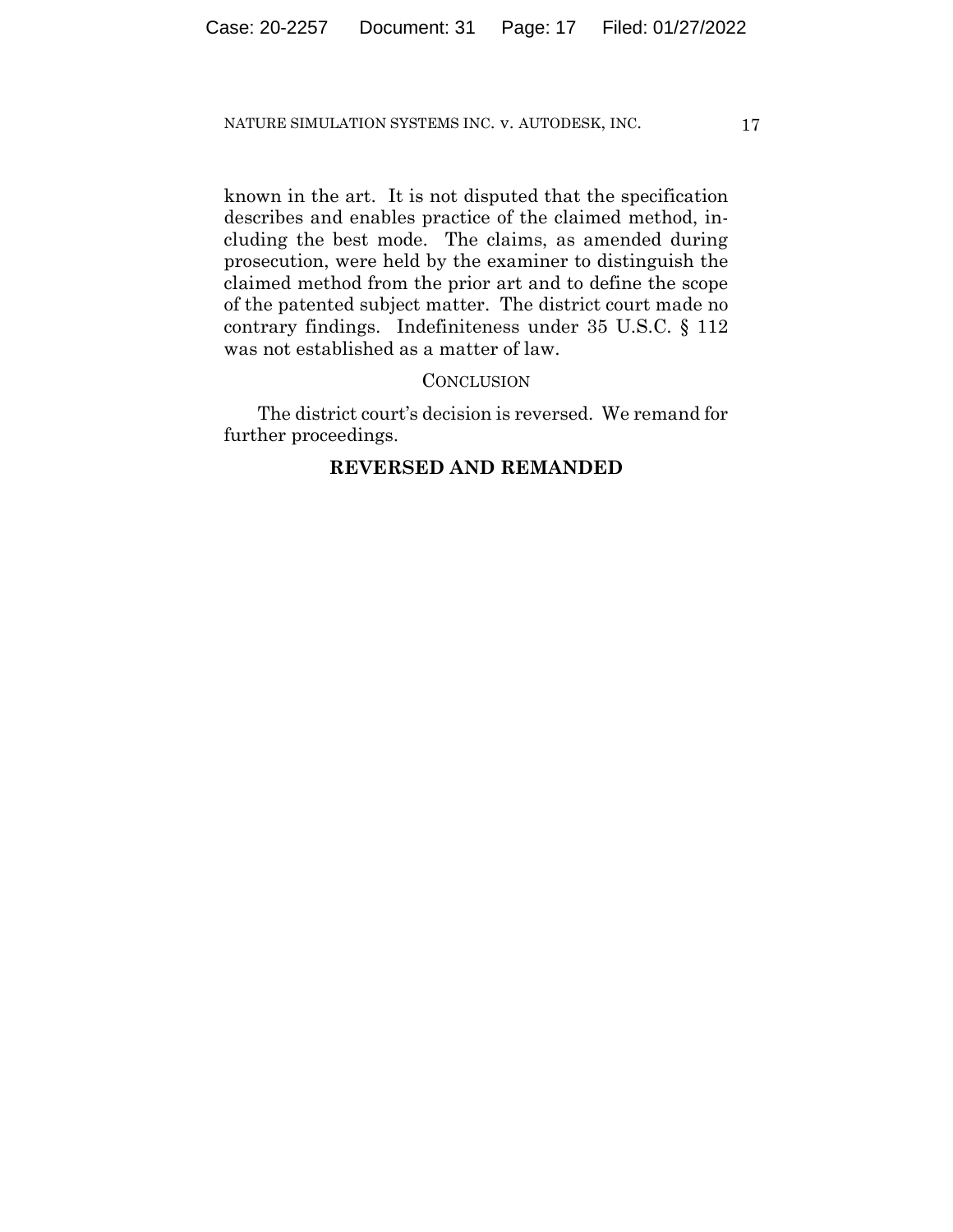# United States Court of Appeals for the Federal Circuit

**NATURE SIMULATION SYSTEMS INC.,** *Plaintiff-Appellant*

**\_\_\_\_\_\_\_\_\_\_\_\_\_\_\_\_\_\_\_\_\_\_** 

**v.**

**AUTODESK, INC.,** *Defendant-Appellee*

**\_\_\_\_\_\_\_\_\_\_\_\_\_\_\_\_\_\_\_\_\_\_** 

2020-2257 **\_\_\_\_\_\_\_\_\_\_\_\_\_\_\_\_\_\_\_\_\_\_** 

Appeal from the United States District Court for the Northern District of California in No. 3:19-cv-03192-SK, Magistrate Judge Sallie Kim.

 $\overline{\phantom{a}}$  , where  $\overline{\phantom{a}}$  , where  $\overline{\phantom{a}}$  , where  $\overline{\phantom{a}}$ 

DYK, *Circuit Judge*, dissenting.

Contrary to the majority, I think that the asserted claims are invalid because they are indefinite. The fact that a patent examiner introduced the indefinite language does not absolve the claims from the requirements of 35 U.S.C. § 112. I respectfully dissent.

The majority faults the district court for applying an incorrect "unanswered questions" standard, Maj. Op. 9, but this is not the district court's decision. In a detailed and thorough analysis, the district court read the patent's claims in light of the specification to determine if it would inform those skilled in the art about the scope of the invention with reasonable certainty, which is exactly what is required under *Nautilus, Inc. v. Biosig Instruments, Inc.*, 572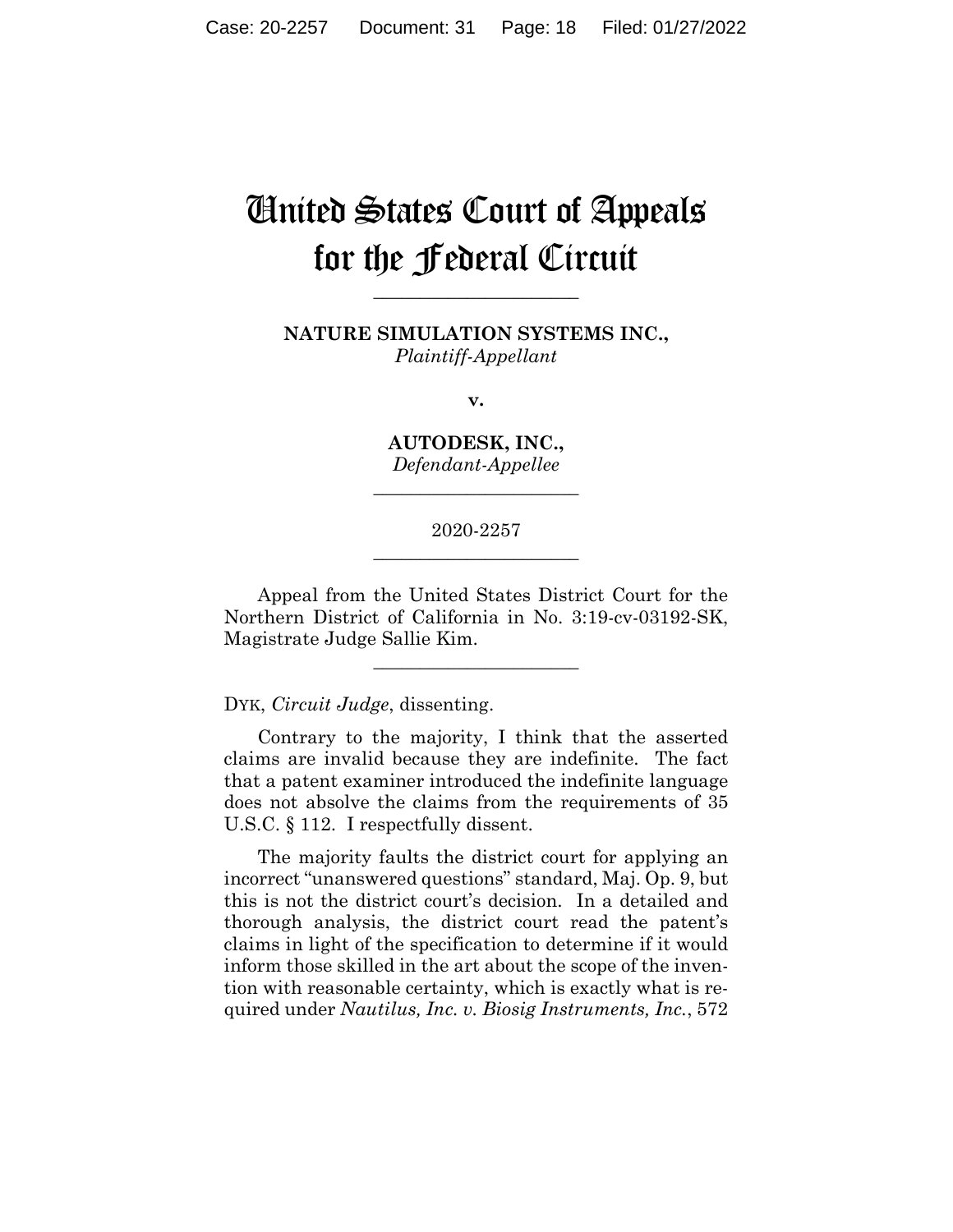U.S. 898, 910 (2014). Regardless, the question of definiteness is a legal question which we review de novo, and the majority's legal conclusion is, in my view, manifestly incorrect.

The field of art here, computer-aided design, is unusually complex, involving methods of using computer systems to build geometric objects. The patents purport to improve on two established methods of computer-aided design: constructive solid geometry, which combines simple objects using Boolean operations (e.g., intersection, combination, exclusion) to build complex objects, and boundary representation, which represents three-dimensional objects by defining their surfaces as meshes of two-dimensional objects.

Claim 1 of U.S. Patent No. 10,120,961 ("the '961 patent") claims:

1. A method that performs immediate Boolean operations using geometric facets of geometric objects implemented in a computer system and operating with a computer, the method comprising:

mapping rendering facets to extended triangles that contain neighbors;

building intersection lines starting with and ending with searching for the first pair of triangles that hold a start point of an intersection line by detecting whether two minimum bounding boxes overlap and performing edge-triangle intersection calculations for locating an intersection point, then searching neighboring triangles of the last triangle pair that holds the last intersection point to extend the intersection line until the first intersection point is identical to the last intersection point of the intersection line ensuring that the intersection line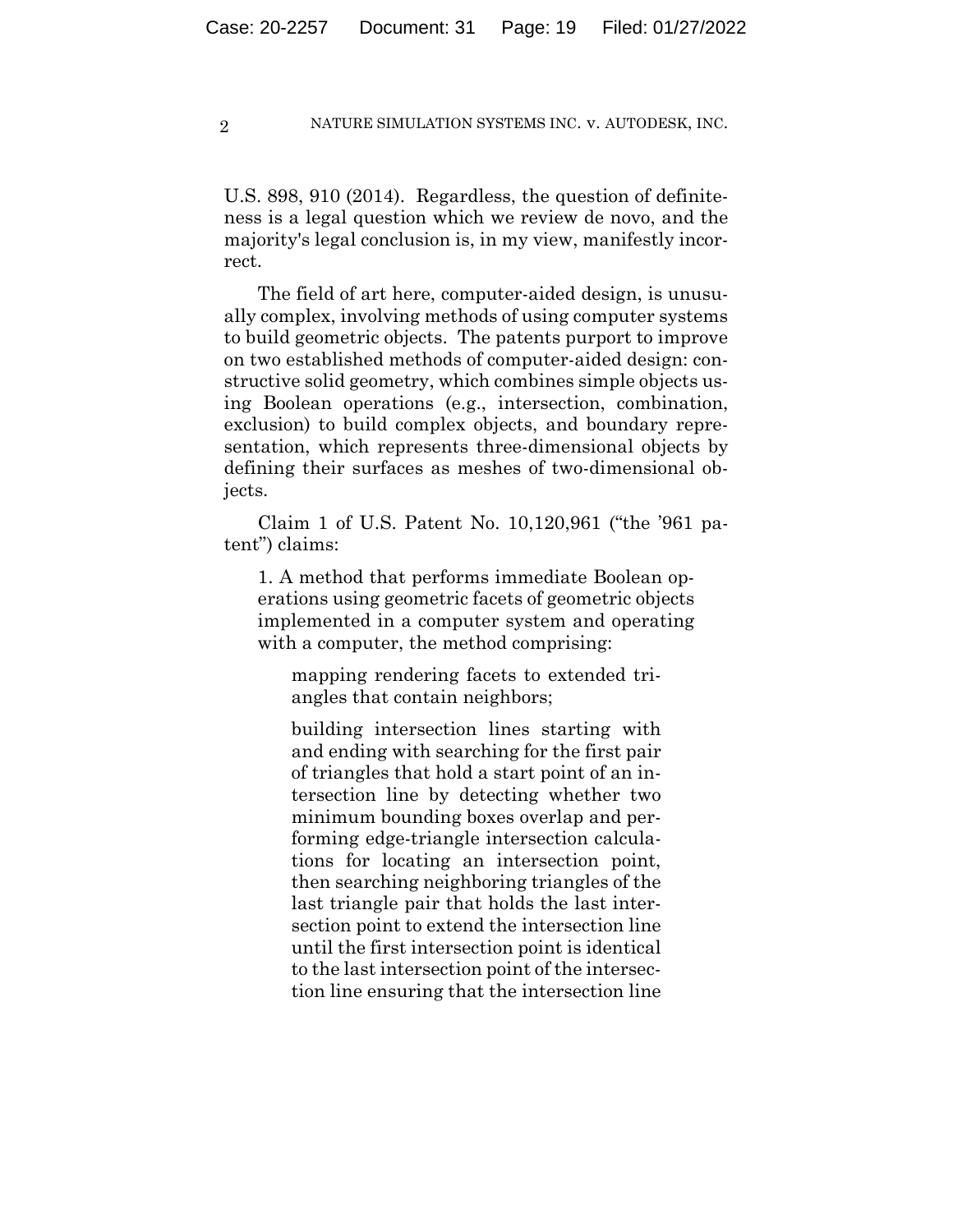gets closed or until all triangles are traversed;

splitting each triangle through which an intersection line passes using modified Watson method, wherein the modified Watson method includes removing duplicate intersection points, identifying positions of end intersection points, and splitting portion of each triangle including an upper portion, a lower portion, and a middle portion . . . .

'961 patent, col. 9, ll. 17–40; *see also* U.S. Patent No. 10,109,105, col. 8, l. 47–col. 9, l. 3. (emphasis added). The indefiniteness issue concerns the underscored language.

There is no dispute that the term "modified Watson method" does not have, and did not have at the time the patents were issued, an ordinary and customary meaning to a person of ordinary skill in the art. The majority finds that Figures 12 and 13 of each patent define the "modified Watson method." Maj. Op. 11–12 ("The specification describes the Watson and Delaunay prior art, in text and drawings to show how they are used and modified in the subject invention."). Figures 12A through 12H of the patents at issue "show a Delaunay mesh sequence in which each intersection point is inserted into the mesh step by step," while Figure 13 "is the flowchart of Delaunay mesh modified Watson method that created the sequence of [Figures] 12A through 12H." '961 patent, col. 3, ll. 36–41.

The problem with the majority's definition is that it ignores the claim language. As the district court found, J.A. 9–10, and Nature concedes, Nature Reply Br. 6, claim 1 adds limitations not found in Figures 12A–H or 13: "removing duplicate intersection points, identifying positions of end intersection points, and splitting portion of each triangle including an upper portion, a lower portion, and a middle portion." Thus, the majority's definition of "modified